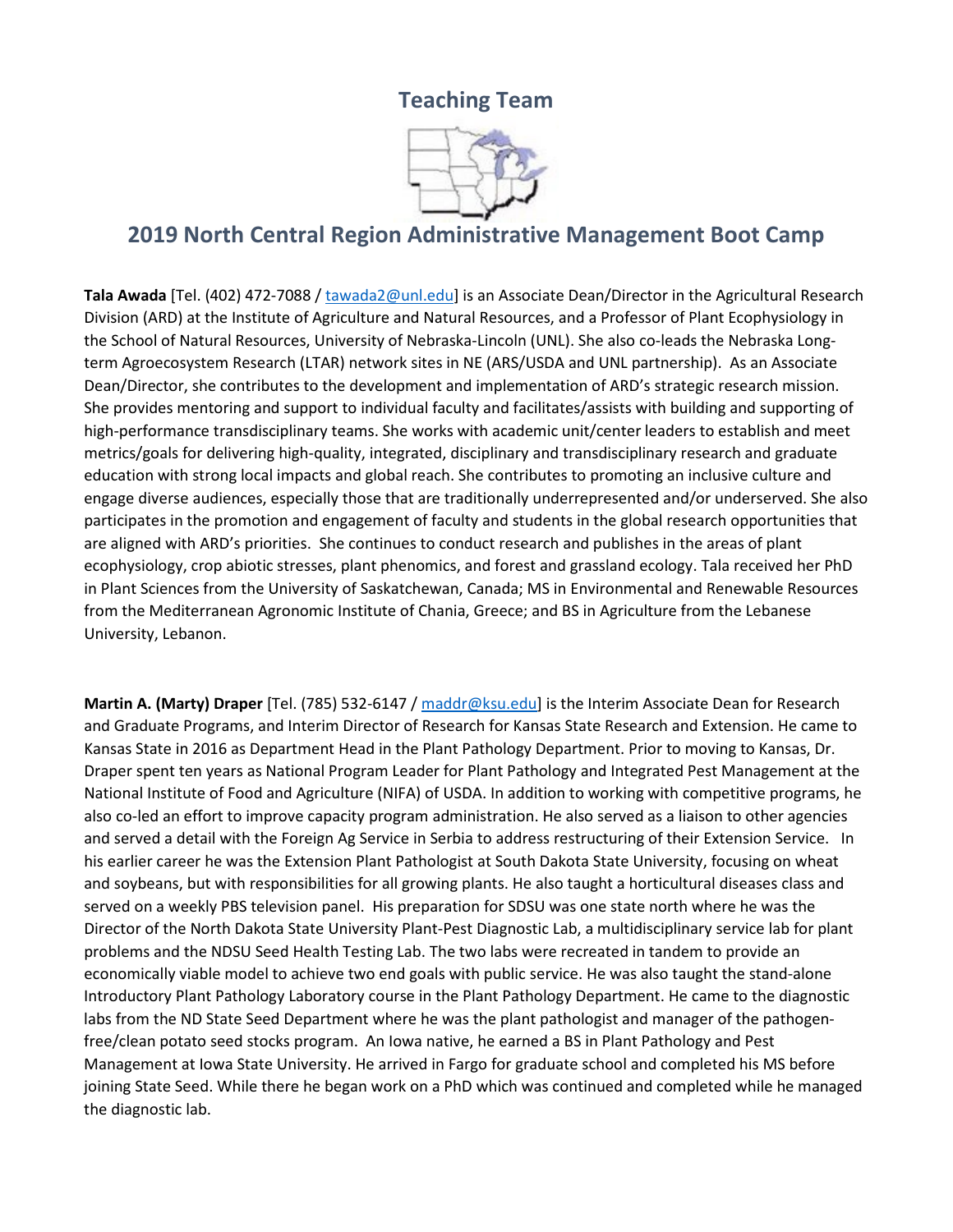**Christina Hamilton** [Tel. (608) 262-2349 / [christina.hamilton@wisc.edu\]](mailto:christina.hamilton@wisc.edu) is the assistant director for the North Central Regional Association of State Agricultural Experiment Station Directors (NCRA). She has enjoyed serving in this role for approximately 12 years, managing the USDA multistate ag research portfolio for the NC region, serving as lead system administrator for NIMSS, as well as facilitating the activities of the member Experiment Station directors and other stakeholders. Christina also maintains NCCEA.org, the NCR Boot Camp webpages, and administers the Qualtrics surveys for the team.

**Chuck Hibberd** [Tel. (402) 472-2966 / [hibberd@unl.edu\]](mailto:hibberd@unl.edu) has served as Dean and Director of Nebraska Extension since October 2012. Prior to this appointment, he was Associate Dean and Director of Extension at Purdue University. He also served for 13 years as the Director of the Panhandle Research & Extension Center in Scottsbluff, Nebraska. Hibberd has been in service to Cooperative Extension nationally as a 9-year member of ECOP (Extension Committee on Policy), the national governing board of the Cooperative Extension Section representing 76 land-grant based Extension programs across the U.S. In October 2018 he completed a term as ECOP Chair.

**Jeff Jacobsen** [Tel. (517) 388-3794 / [jjacobsn@msu.edu\]](mailto:jjacobsn@msu.edu) is the Executive Director for the North Central Regional Association (NCRA) of Agricultural Experiment Station Directors. In this role he represents the Agricultural Research Deans/Directors across the 12-state region (IA, IL, IN, KS, MI, MN, MO, ND, NE, OH, SD, WI). As Executive Director his role is to foster cooperation, communication, collaboration and innovation among those states, as well as nationally with institutions in other regions. He also works to assist in partnerships with various state, regional and federal agencies, and with public and private sector stakeholders. Jacobsen has served as NCRA Executive Director since 2014. Prior to that he was Dean and Director of the College of Agriculture and the Montana Agricultural Experiment Station at Montana State University (2003-2013). He also served as Department Head, Land Resources and Environmental Sciences at Montana State University (1994- 2004). Jacobsen's additional academic experience includes: teaching in nutrient cycling, soil science, Capstone Experience, graduate seminar; research and Extension education in soil science, nutrient management, water quality; and international activities in China, Egypt, Japan, Kyrgyzstan and Mongolia. He received his PhD in Soil Science from Oklahoma State University, MS in Agronomy from Colorado State University and BS in Soil Science from California Polytechnic State University.

**Jeff King** [Tel. (614) 247-5034 [/ king.20@osu.edu\]](mailto:king.20@osu.edu) leads the Emotional Intelligence assessment process and feedback session for Boot Camp participants. King is an Associate Professor and Co-Director of The Ohio State University Leadership Center. The OSU Leadership Center was created in 1990 on the Columbus campus and is a part of the Departments of Agricultural Communication, Education, and Leadership and OSU Extension. Its mission is to provide research-based resources and programs that strengthen leadership capacities. His areas of expertise include: leadership development, emotional intelligence and leadership, organization development for Extension education. King has a PhD in Extension Education and a BS in Agricultural Education, both from The Ohio State University.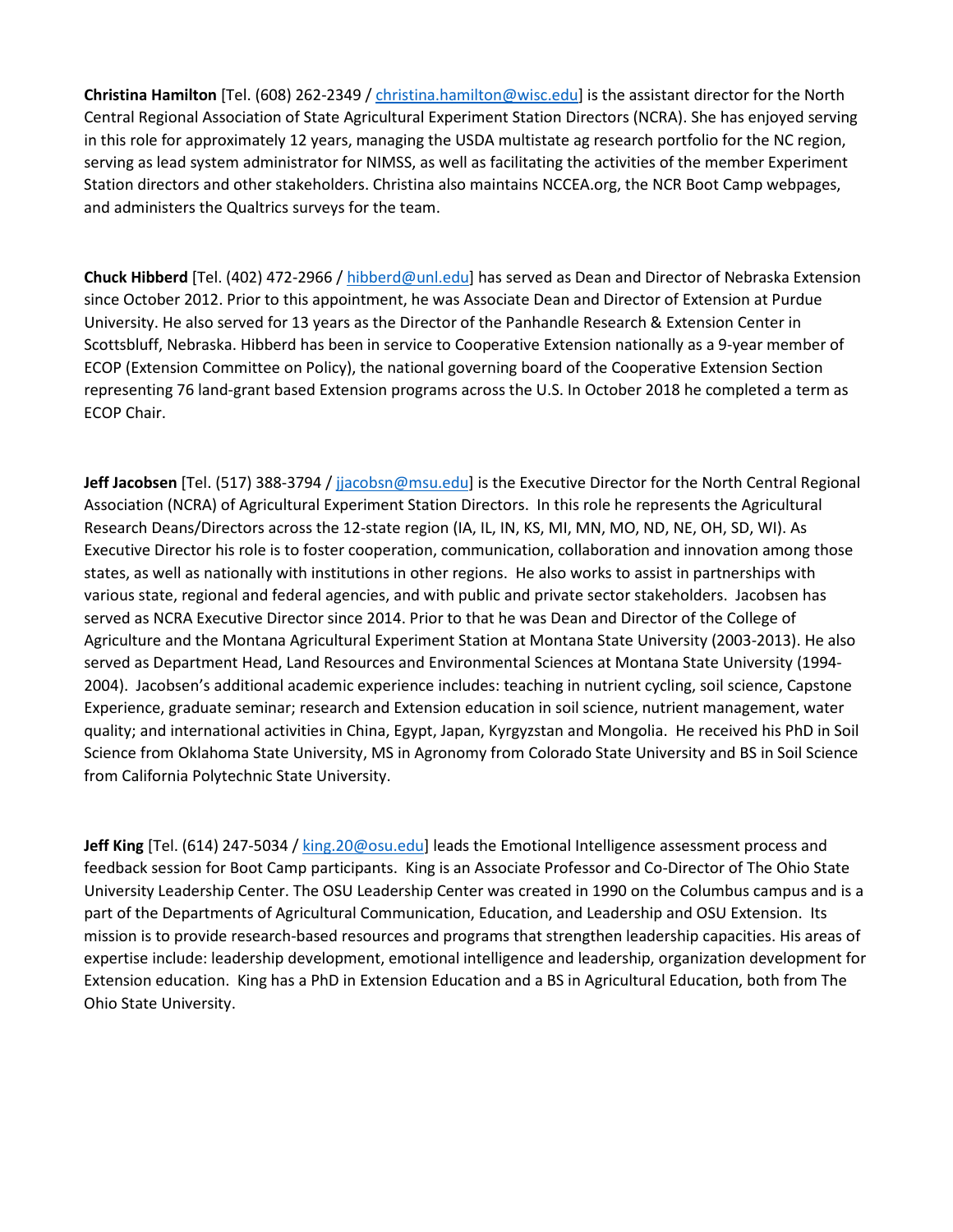**George Smith** [Tel. (517) 355-0123 / [smithge7@msu.edu\]](mailto:smithge7@msu.edu) is Associate Director of MSU AgBio Research and Associate Dean for Research for the College of Agriculture and Natural Resources. In his role as Associate Director, George Smith has leadership responsibilities for the animal and veterinary science research portfolio, serves as a liaison to the animal agriculture stakeholder groups, provides oversight of the Office of Research Support, and contributes to the overall leadership and operation of the organization. As Associate Dean for Research, he also provides strategic vision, leadership and administrative oversight for the CANR research portfolio. Smith obtained his doctoral and master's degrees in Animal Science from the University of Missouri-Columbia in the area of reproductive physiology, and his BS in animal science from the University of Idaho. As a Professor in the Department of Animal Science, the U.S. Department of Agriculture (USDA) or the National Institutes of Health (NIH) have continuously funded his research since 1998. To date, Smith has been the lead or co-lead on grants totaling over \$9 million and published 111 peer-reviewed research articles and 18 invited reviews, and his research group has filed two patents. He has also served on grant review panels for USDA, NIH and National Science Foundation competitive grant programs and on the editorial boards of several prominent reproductive biology and endocrinology journals.

**Robin Shepard** [Tel. (608) 890-2688 / [robin.shepard@wisc.edu\]](mailto:robin.shepard@wisc.edu) is the Executive Director for the North Central Cooperative Extension Association (NCCEA). In this capacity Shepard works directly with Cooperative Extension Deans and Directors to support multi-state programming. His work also involves representing member universities at the regional and federal levels with partners and policy makers. Shepard has served in a number of administrative positions with the University of Wisconsin including interim Provost and Vice Chancellor of UW-Extension (2008) and Assistant Dean/Director and State Program Leader for Community, Natural Resource and Economic Development (CNRED / 2001-2008). Shepard also holds the position of Associate Professor in the UW-Madison Department of Life Sciences Communication, College of Agricultural and Life Sciences where he has contributed to numerous academic publications focused on the human and social science dimensions of natural resource management. His other areas of contribution have involved program evaluation and impact assessment of Extension programs. He has a PhD in Land Resource Management from the University of Wisconsin, an MS in Mass Communications from Iowa State University, and a BS in Botany from Iowa State University.

**Marshall Stewart** [Tel. (573) 882-7477 [/ stewartmars@missouri.edu\]](mailto:stewartmars@missouri.edu) has served as vice chancellor for extension and engagement at the University of Missouri since August 2016, overseeing an \$82 million budget with 650 faculty and staff. He provides leadership for MU Extension and continuing education programs, as well as university-wide engagement. Through its campus faculty and statewide network of county offices and specialists, extension delivers almost \$1 billion in economic impact to Missouri's economy. Dr. Stewart also is the chief engagement officer for the University of Missouri System, where he leads statewide outreach efforts and engagement strategies with leaders at all four System campuses and with key System constituent groups such as the Missouri 100, Friends of the President, Intercampus Alumni Council and the MU State Extension Council. In these dual roles, Dr. Stewart is committed to inclusive, transparent, participation-driven leadership to help MU and the UM System build vibrant, relevant programs that best serve the diverse needs of the people and communities across Missouri. Prior to his tenure at Mizzou, Dr. Stewart was at North Carolina State University (NCSU) where he served as director of college leadership and strategy in the College of Agriculture and Life Sciences. In this role, he also served as the director of the APLU Food Systems Leadership Institute, providing leadership education for food and agriculture systems leaders in higher education and industry. During his 20-plus years at NCSU, he also served as associate director of the North Carolina Cooperative Extension Service and department head and program leader of the State 4-H and the Family and Consumer Sciences Program at NCSU. He was also state agricultural education director and state FFA advisor. Dr. Stewart holds a BS in agricultural education, a MS in agricultural education and a Doctor of Education degree in agricultural and extension education from NCSU. He is an accomplished author, workshop presenter and speaker.